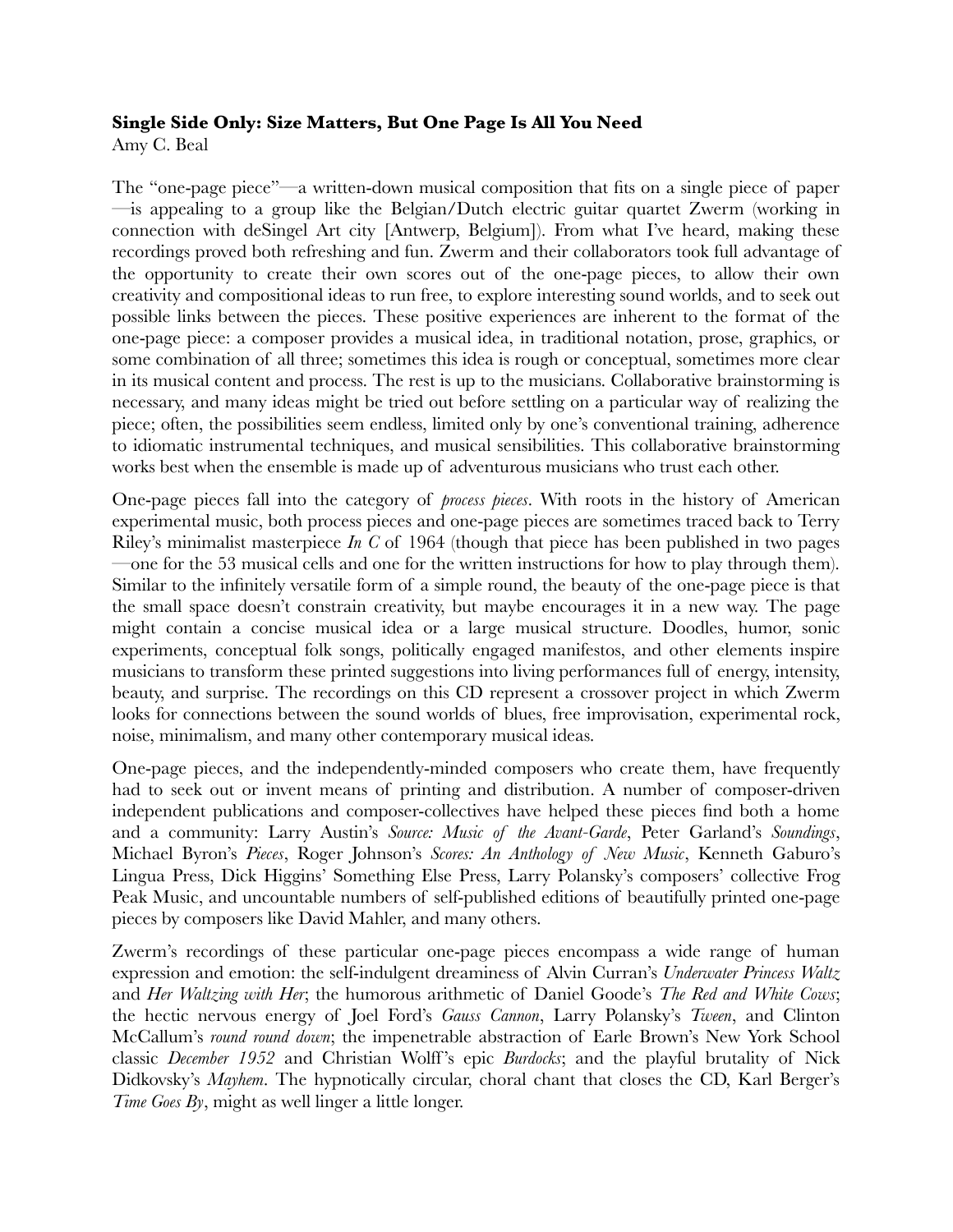The individual works recorded by Zwerm and friends are discussed briefly below.

# **Joel Ford:** *Gauss Cannon* **(2006)**

A reed player and improviser of great skill, composer Joel Ford is also an experienced ensemble player of indeterminate one-page pieces. He has embraced the form on a number of occasions in his compositional work. He explains *Gauss Cannon* as a part of a group of *Cannon Canons*, all based on real or fictional projectile weaponry featured in science fiction and gaming:

Gauss Cannons, or "Coil Guns," or "Rail Guns," operate on principles of magnetic acceleration that Carl Gauss represented mathematically. There are hobbyists who have made coil guns, and some high-end designs have been developed, but Gauss Cannons are pretty much a fictional weapon found in books and games and such. High-end designs involve the passing of a projectile through many stages of magnetic acceleration, which is why the piece repeats its main motive over and over with subtle changes on each play-through. The buildup of musical density is meant to imitate the buildup of magnetic acceleration, and the punctuated notes are meant to have a feeling of pushing the piece forward. I didn't want the music itself to accelerate so much, and I think of these *Cannon Canons* as presenting an elongation of brief moments in time.<sup>1</sup>

Zwerm's realization starts with a circular improvisation based on the pitches notated in the score; guitarist Toon Callier then starts to play the melody as written, and the rest of the group follow (the drum part has been added). The drums drop out, and the guitars start to phase the melody, creating the canonic effect. At the end, the piece escalates toward textural chaos, illustrating Ford's imitation of "the buildup of magnetic acceleration."

# **Alvin Curran:** *Underwater Princess Waltz* **(1972) and** *Her Waltzing with Her* **(1972)**

These two pieces are part of a larger set that Alvin Curran calls *Music for Every Occasion*. A selection of these pieces was first published by Michael Byron in *Pieces 3* (Ontario, 1977). Since both of these beautiful waltzes are similar in style (both marked "tempo di valse"), Zwerm determined that they would make the realizations as similar as possible, choosing to explore the idea of "non-variation" by using the same instrumental sound, and more or less the same tempo. (Callier admits that these realizations were inspired by an Otis Redding recording.) The musical saw adds to the dreaminess of these recordings, and underscores the surreal nature of the pieces' titles. The pieces are printed like lead sheets, with a monophonic melody and chord symbols. Alvin Curran offered these comments:

. . . In the mid-1970s, I made written-out arrangements (violin, piano, accordion, bass clarinet, cello) of [these pieces], which I then sent to the Zwerm group to use. While much of the *Music for Every Occasion* pieces are unusually simple or rather complex . . . monodies, there is a section of the compilation that includes waltzes, foxtrots, tangos, etc., which I found myself writing for experimental theater and animated film works. . . . I wrote waltzes, . . . thinking of course this is the farthestout music I could write. . . . The archaic, aristocratic, bourgeois, and class-defying waltz. . . is a dance one dances to imagine they are in fact in some glittering castle, bastion of god-health-wealth-and happiness in the central Europe of the mind. So these pieces are, for me, as archaic as they are postmodern.<sup>2</sup>

<sup>&</sup>lt;sup>1</sup> Joel Ford, correspondence with the author, June 24, 2013.

<sup>&</sup>lt;sup>2</sup> Alvin Curran, correspondence with the author, June 25, 2013.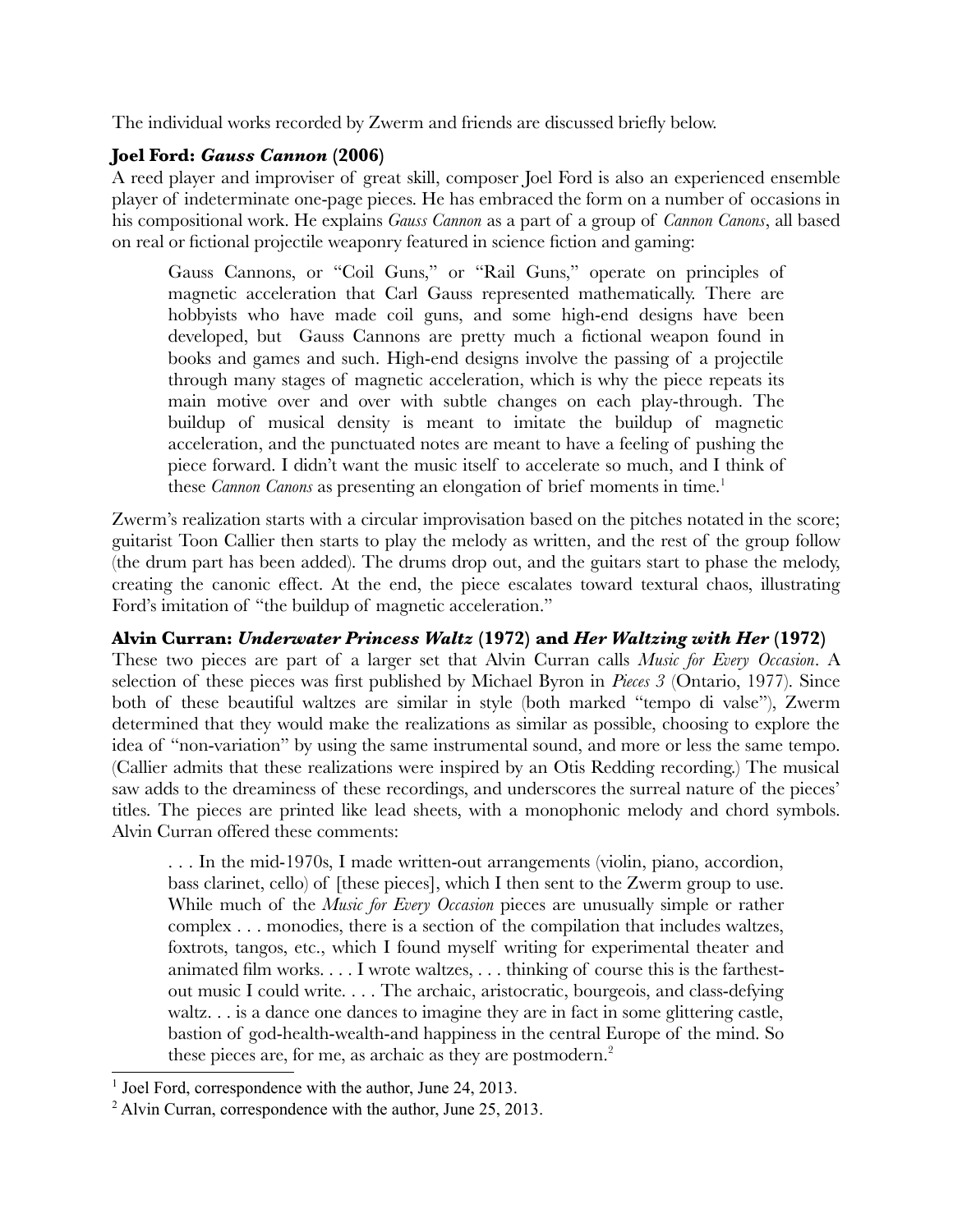# **Nick and Leo Didkovsky:** *Mayhem ("the hammer"; "the arrow"; and "the blade")* **(2012)**

One of the most radical scores included here, Nick Didkovsky and Leo "Satanfingers" Didkovsky's *Mayhem* is a drawing with violent imagery. Skeletons, monsters, ghosts, and ghouls attack one another with arrows, knives, daggers, and a menacing circular saw. The drawing is accompanied by the instructions: "Follow a line of action or focus on a detail and sonify it. Do not fear literal translation. Play for all of 60 seconds or a part of it. Confer with other players as to your plans, which may change from performance to performance. Be brutal." The elder Didkovsky describes the image and his choice of the piece for Zwerm's one-page-pieces project in this way:

A hooded figure with a buzzsaw faces off against an adversary wielding two swords whose tips spark with electricity. A skeleton runs in panic with a dagger embedded in its skull, while a second knife flies toward its screaming mouth. Another skeleton shoots an arrow that follows an almost whimsical and impossible trajectory toward a multi-headed winged beast. In 2004 Leo Didkovsky created this portrait of mayhem. The concentration and variety of catastrophic events was such an intense and unfiltered gush of a child's violent imagination, that I mounted Leo's drawing on my studio's wall and have kept it there for over eight years. When Zwerm asked for a one-page score, there was a moment when I turned my attention for the thousandth time to this scene and said to myself: now this would be something I'd like to hear.<sup>3</sup>

Zwerm offers three approximately one-minute interpretations of weaponry depicted in the score: the hammer, the arrow, and the blade.

# **Christian Wolff:** *Burdocks, Part VII* **(1970–71)**

Christian Wolff 's *Burdocks* "for one or more orchestras," dedicated to Merce Cunningham, was named for the edible root that grows prolifically in his home region of New England. It is a milestone in the history of indeterminate ensemble music. Comprised of ten different one-page pieces (so to speak), *Burdocks* contains a wide variety of notational styles, including prose scores. Part III, for example, consists merely of these instructions: "Orchestra of any number. Each player makes about 511 sounds, each sound different in some way." Other parts of *Burdocks*, including Part VII recorded here by Zwerm, make use of a unique style of graphic notation Wolff first started developing with pieces like *For 1, 2, or 3 People* (1964). This notation is based on an idea of interaction between the musicians, a kind of cause-and-effect game in which everyone's action is based on what they hear and how they are instructed to react. Part VII includes both graphic notation and prose, which reads as follows:

1 to 5 players play all the notes, making a distribution before they play. The 1, 2, 3 or 4 more than five play the notes between those assigned to (1) through (5). The two eighth- notes at the bottom of the page right and left can be played anytime in the course of the section by anyone. Lines indicate coordination (vertical  $=$  $simultaneous, angled = following directly, as in hockey; unattached notes drop in$ where they appear in space. (Optional: vertical line extending up and down through a note or notes with no note attached at the ends  $=$  play on an agreed-on pulse.) $4$ 

<sup>&</sup>lt;sup>3</sup> Nick Didkovsky, correspondence with the author, June 24, 2013.

<sup>4</sup> Christian Wolff, score to *Burdocks*, New York, C.F. Peters Corporation, 1971.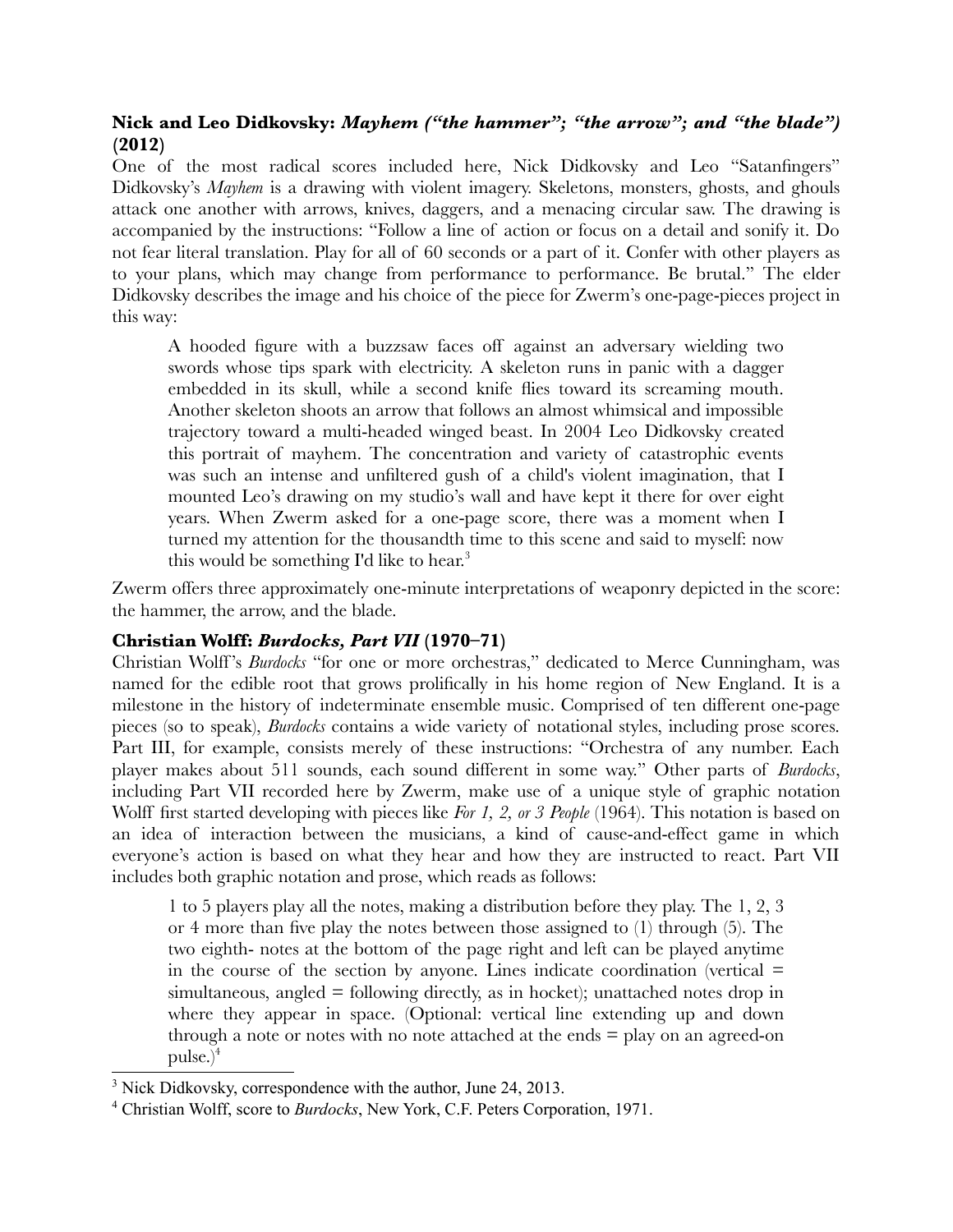Zwerm's realization of Part VII includes percussion, saxophone, guitars, samples of old radio recordings, sinewaves, and other sounds.

### **Larry Polansky:** *tween (k-tood #2)* **(2002)**

Zwerm recorded another one-page piece of Larry Polansky's, called *Ensembles of Note*, on their acclaimed CD of Polansky's guitar music called *The World's Longest Melody* (New World Records, 2010). *Ensembles of Note* was composed as a response to what Polansky jokingly calls "a bupkis commission" ("bupkis" is a Yiddish word for "nothing"), and consists of a single, repeating, highly syncopated, rhythmic ostinato in 5/4. Prose instructions explain how the players should gradually build up individual improvised melodies over the course of the ostinato's repetitions. This classic one-page piece has become increasingly popular among ensembles with nonstandard instrumentation.

Polansky's 2002 set of pieces called *k-toods* (short for "kid toods," or "kid etudes") is a set of five pieces, originally written for piano four hands or two pianos. *tween* is *k-tood* #2 and is treated here as a one-page piece for guitar quartet. The piece consists of two two-measure sets of gestures in 11/8 and in two different key signatures. Phrased groupings and accents create a high level of polyrhythm. The players are instructed to "gradually, unevenly, morph" from one two-measure set to the other, and to move back and forth between them until all the players have synchronized on the same one. Polansky explains: "*tween* is a piece where humans are asked to do something I often try to do with a computer; clearly, it's more fun this way."5 A final measure notates a 15 note rolled chord, which abruptly ends the quartet's manic wandering.

## **Clinton McCallum:** *round round down* **(2012)**

San Diego composer Clint McCallum dedicated his *round round down* to Zwerm. This interpretation offers a very literal translation of the score, which provides different retunings for each for the four guitar parts, rhythmic patterns, and canonical entries of the parts. The expressive marking at the beginning of the piece is "loud, harsh, grinding." The intervallic gesture is the same for each guitar, but the overlapping pitch content creates an incessantly spiraling staircase of sound. The performance devolves into maximum feedback.

# **Daniel Goode:** *The Red and White Cows* **(1979)**

Between 1974 and 1993, Daniel Goode composed a classic set of two dozen process pieces explicitly titled *One Page Pieces* (perhaps the inspiration for this current project), which includes *The Red and White Cows*. Many of these pieces were originally written for Gamelan Son of Lion, including the raucously driving *Eine Kleine Gamelan Music*. Zwerm's blues-inspired version of *The Red and White Cows* is for four musicians: rhythm guitar, solo guitar, samples, and voice. All players start at the beginning of the score, but they don't start together; each starts with the sound sequence in an independent tempo. In order to maintain some measure of transparency, they allowed themselves the possibility of using silence as a "sound."

With regard to the paragraph preceding the instructions for the piece [see example of score], Goode remarks: "It's surreal, but real." He continues:

I composed [*The Red and White Cows*] during the time that we had a "systems group" with Tom Johnson (the most gung-ho of mathematical or deductive music composers), me, Phil Corner, Manfred Mohr (a mathematician-graphic artist, I

<sup>&</sup>lt;sup>5</sup> Larry Polansky, communication with the author, July 5, 2013.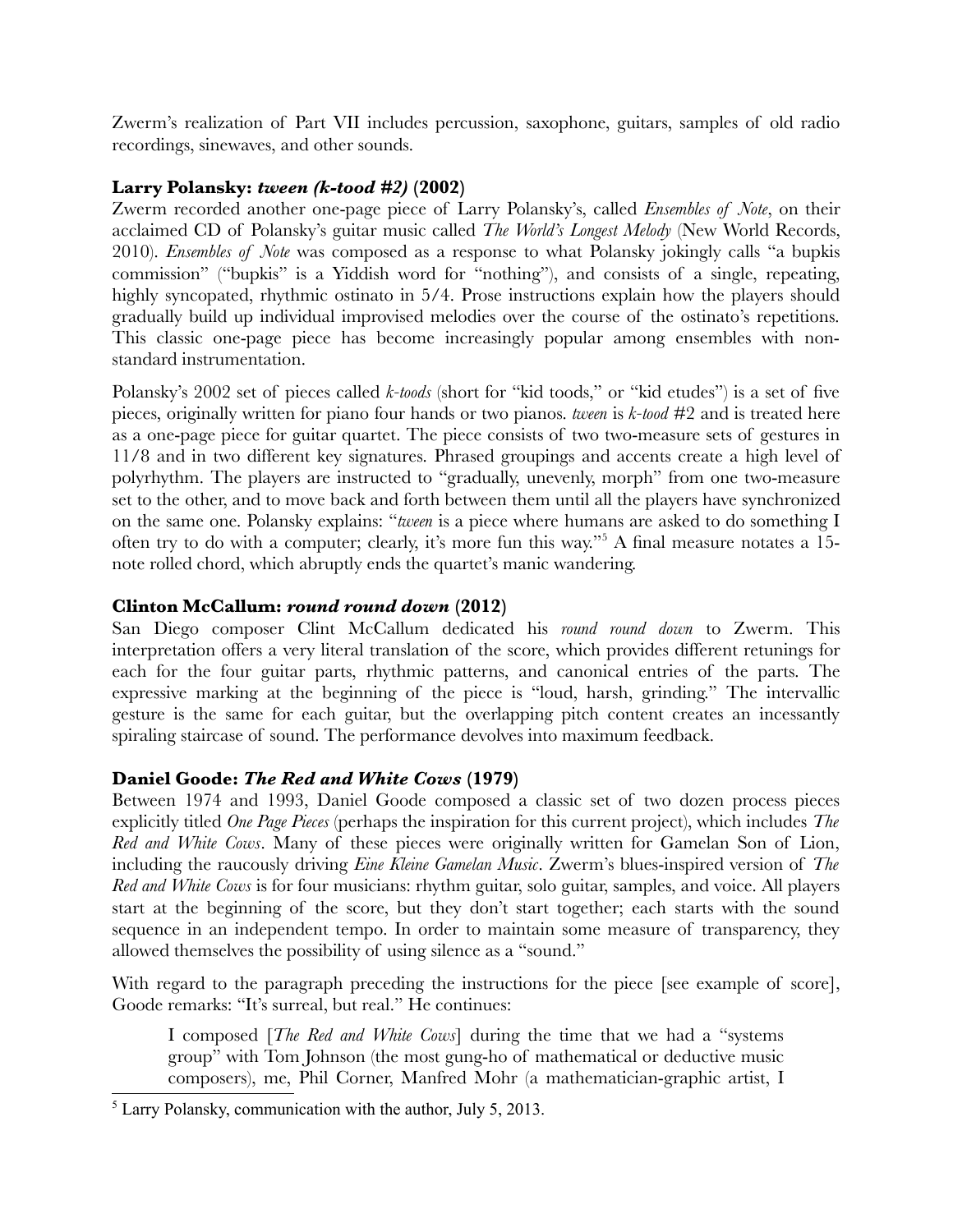believe), some others. It was composed for "Malcolm [Goldstein] to play, and Ann to enjoy." . . . Realizations are what it's about: it is formulaic. I found it in a compendium of infinite mathematical series by Neil Sloane (mathematician at Bell Labs).<sup>6</sup>

# **Earle Brown:** *December 1952* **(1952)**

This version of Earle Brown's graphic *December 1952* was created and recorded in a solo version by Matthias Koole, a former Zwerm guitarist who recently moved to Brazil. (Koole joins the elite ranks of the great pianist David Tudor, who also recorded a solo version of *December 1952*.) *December 1952*—"for one or more instruments and/or sound-producing media"—represents a high point in early mobile form and graphic indeterminacy, and was published in 1954 in a set of pieces called *Folio and Four Systems.* Inspired by the active, all-over art of Jackson Pollock and the mobile forms of Alexander Calder, Brown championed concepts of multi-dimensional compositional and performance space, and flexible compositional forms as part of the New York School during the 1950s.

# **Karl H. Berger:** *Time Goes By* **(1975)**

Zwerm closes this recording with a tranquil, fifteen-minute meditation on the nature of time. Their instrumentation for Karl Berger's open-ended *Time Goes By* ("for any voices and instruments") includes percussion, electric guitar (with organ sound for the chordal accompaniment), and the ensemble members singing, using loops and multi-tracking to create the impression of a choir. Towards the end they add more solo electric guitars. All the sounds were captured by a looping delay system, and the loop becomes more and more diffuse toward the end. Zwerm concludes with only the resulting raw sounds of the loop, which continues on for some time, devoid of live instruments. "Quite some time goes by, goes by, goes by  $\dots$ ," they sing elliptically, again and again. It is an expansive interpretation of Berger's minimalist score, and a fitting close to this adventurous collection of one-page pieces.

Amy C. Beal is Professor of Music at the University of California, Santa Cruz. She is the author of New Music, New Allies: American Experimental Music in West Germany from the Zero Hour to Reunification *(2006) and* Carla Bley *(2011).*

**Karl Berger** is the founder and director of the Creative Music Foundation. He is active as a composer and soloist. Karl Berger became noted for his innovative arrangements for recordings by artists such as Jeff Buckley, The Cardigans, and The Swans, and for his collaborations with producers Bill Laswell, Alan Douglas, and Peter Collins. He has recorded and performed with Don Cherry, John McLaughlin, the Mingus Epitaph Orchestra, Dave Brubeck, Dave Holland, and many others. His recordings and arrangements appear on Atlantic, Blue Note, Elektra, EMI, Polygram, SONY, and others. http://karlberger.org

**Earle Brown** (1926–2002) was an American composer who established his own formal and notational systems. Brown was the creator of open form, a style of musical construction that has influenced many composers since—notably the downtown New York scene of the 1980s and generations of younger composers. He claimed to have been influenced by artists of the New York School such as Jackson Pollock and Alexander Calder. John Cage invited Brown to join him

<sup>6</sup> Daniel Goode, correspondence with the author, June 24, 2013.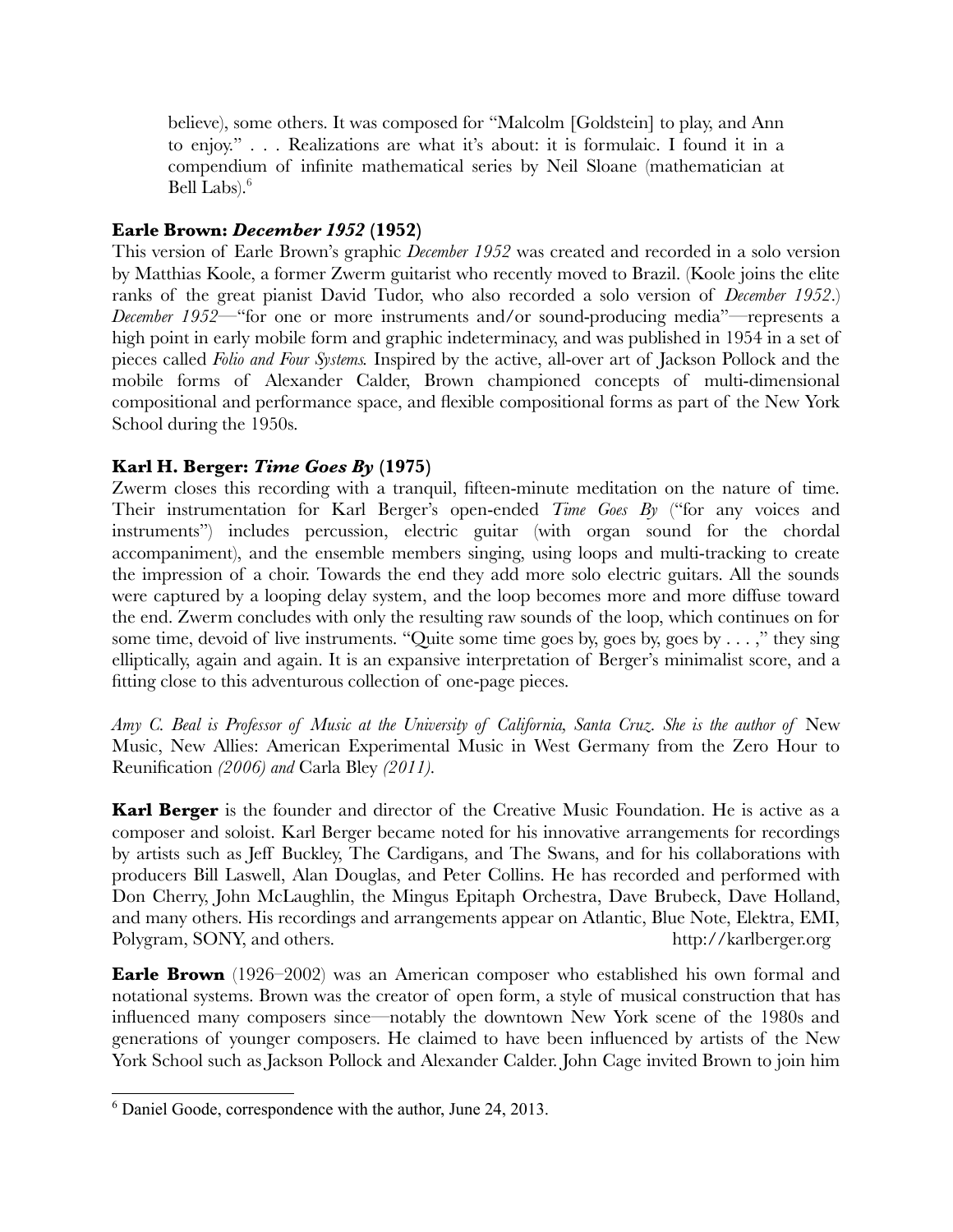for the Project for Music for Magnetic Tape in New York. Brown's contact with Cage exposed David Tudor to some of Brown's early piano works, and this connection led to Brown's work being performed in Darmstadt and Donaueschingen. Composers such as Pierre Boulez promoted his music, which subsequently became more widely performed and published.

www.earle-brown.org

Democratic, irreverent, and traditionally experimental, **Alvin Curran** travels in a computerized covered wagon between the Golden Gate and the Tiber River, and makes music for every occasion with any sounding phenomena—a volatile mix of lyricism and chaos, structure and indeterminacy, fog horns, fiddles, and fiddle heads. He is dedicated to the restoration of dignity to the profession of making non-commercial music as part of a personal search for future social, political, and spiritual forms. Curran's music-making embraces all the contradictions (composed/improvised, tonal/atonal, maximal/minimal. . .) in a serene dialectical encounter.

www.alvincurran.com

**Nick Didkovsky** is a guitarist, composer, and music software programmer. He founded the rock band Doctor Nerve in 1983 and is a member of the Fred Frith Guitar Quartet. He has composed for Bang on a Can All-Stars, Meridian Arts Ensemble, ETHEL, and others. Didkovsky's Black Sabbath Guitar Lessons on YouTube have been received with great enthusiasm by metal fans all over the world. His metal band Häßliche Luftmasken premiered in June 2011. With Phil Burk, he designed the experimental computer music language JMSL. www.didkovsky.com

**Joel Ford** is an award-winning composer and performer of a wide spectrum of musical styles. He finished his B.A. and M.A. in music composition from UC Santa Cruz. His works include a number of pieces for saxophone and string quartets, as well as mixed chamber works, solo and choral vocal works, musical theater and opera, jazz ensemble, symphonic band, and pieces for guided group improvisation and game music. www.joelford.com

**Daniel Goode**, composer and clarinetist, was born in New York. His solo, ensemble, and intermedia works have been performed worldwide. He is co-founder/director of the DownTown Ensemble, formed in 1983. He has been a performer and composer with Gamelan Son of Lion since 1976. In 2004 he initiated the Flexible Orchestra, a rethinking of the symphony orchestra. He has composed six works for the Flexible Orchestra in various orchestrations. His music has been performed on national and international festivals including New Music America and Bang on a Can, Sounds Like Now. http://danielgoode.com

**Clinton McCallum** (b. 1980) is a composer, performer, poet, essayist, and teacher. He grew up in Denver, Colorado, studied music in Oberlin, Ohio, and lives in San Diego, California. His current work seeks to investigate the limits of human subjectivity through exhausting performance techniques, high volume levels, harmonic sequences, and invented technology. It incorporates influences from the western musical avant-garde, 1970s American performance art, underground noise music, 1950/60s free jazz, horror films, disco, and J.S. Bach, among others. www.clintophonics.com

**Larry Polansky** is a composer, performer, guitarist, writer, theorist, editor, publisher, and teacher who lives in Santa Cruz, California. He is the founder and director of Frog Peak Music (A Composers' Collective), and has taught at the Mills College Center for Contemporary Music, Dartmouth College, and currently, at UC Santa Cruz.

music.dartmouth.edu/~larry/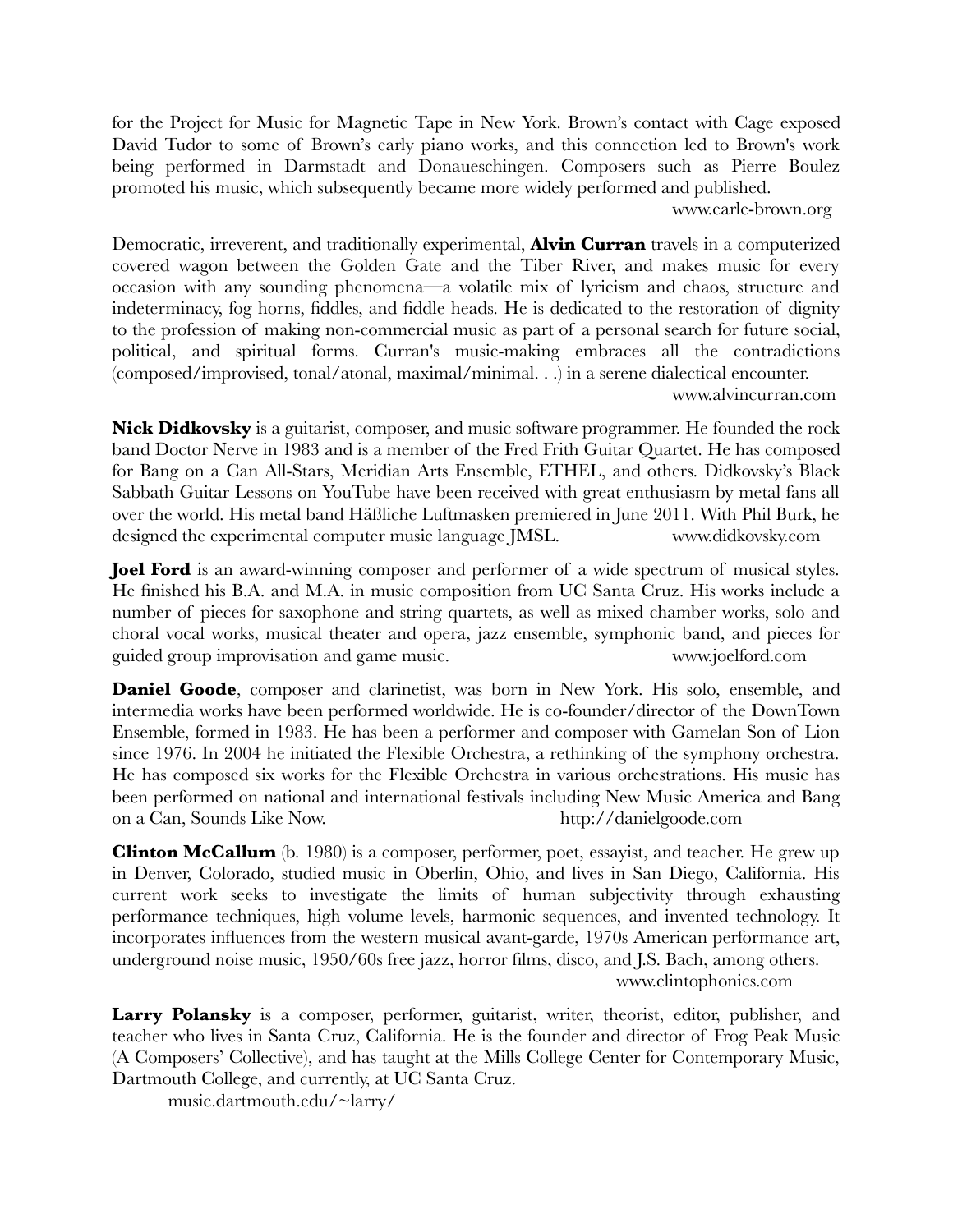**Christian Wolff** was born in 1934 in Nice, France. He studied piano with Grete Sultan and composition, briefly, with John Cage. Though mostly self-taught as a composer, the work, of John Cage, Morton Feldman, David Tudor, and Earle Brown have been important to him, as well as long associations with Cornelius Cardew and Frederic Rzewski. A particular feature of his music is the various freedoms it allows performers at the time of performance as well as the variable results possible for any one particular piece, for which various new notations have been invented. Underlying notions in the work are shared freedom, self-determination, and democraticallyspirited collaboration. He has worked with Merce Cunningham, Takehisa Kosugi, Steve Lacey, Christian Marclay, Keith Rowe, William Winant, the group AMM, Kui Dong, and Larry Polansky. In 2004 he received an honorary Doctor of Arts degree from the California Institute of the Arts. Academically trained as a classicist, Wolff was professor of classics and music at Dartmouth College from 1971 to 1999.

**Zwerm** is a Belgian-Dutch electric-guitar quartet founded in 2007. Their first CD, *The World's Longest Melody* was well received by The Wire magazine and considered "an obvious contender for album of the year 2010." They have concertized in the UK, Europe, Mexico, and the United States. They have played at festivals and venues such as the Darmstadt International Summer Course for New Music, November Music, Ars Musica, Ostrava New Music Festival, Rainy Days Festival, Holland Festival, Festival International Chihuahua, The Stone, Issue Project Room, and Café Oto, among others. Zwerm is Kobe Van Cauwenberghe, Bruno Nelissen, Johannes Westendorp, and Toon Callier.

**Matthias Koole** (b. 1982) studied classical guitar in Belo Horizonte, Brazil, and Belgium, where he focused on the electric guitar in contemporary music and free improvisation. He was a founding member of Zwerm and maintains the classical guitar duo Oh Mensch with Kobe Van Cauwenberghe. He has worked with several ensembles and artists such as Champ d'Action, Ictus, Mario Del Nunzio, Stefan Prins, Henrique Iwao, Jean-Pierre Caron and many more. In August 2012, Kaul moved back to Belo Horizonte, Brazil where he is starting two new ensembles called SCHLAG! and Infinito Menos.

This is the debut voice-over for **Thomas Moore** and his deep-cheesy-radio-announcer-voice. He is pleased to be able to share his innermost self with the guitarists of Zwerm and their audience. Moore was born in the United States and now resides in Antwerp, Belgium. He is also a professional trombonist.

**Bertel Schollaert** studied classical saxophone at the Conservatory of Brussels. He performed with BL!NDMAN, Ictus, Zwerm and is a current member of Nadar and Champ d'Action. Besides his activities in the contemporary music scene, he also joins experimental and world music bands such as [sic] and Va Fan Farhre.

**Eric Thielemans** is a genre-crossing percussionist/drummer working from a classically-trained ear via jazz, free improv, and all sorts of contemporary musics toward his own realms in music and performance. Thielemans has worked with a wide range of artists, performers, and dancers such as Maak's Spirit, Ben Sluys, Trevor Dunn, Jozef Demoulin, and his own group EARR.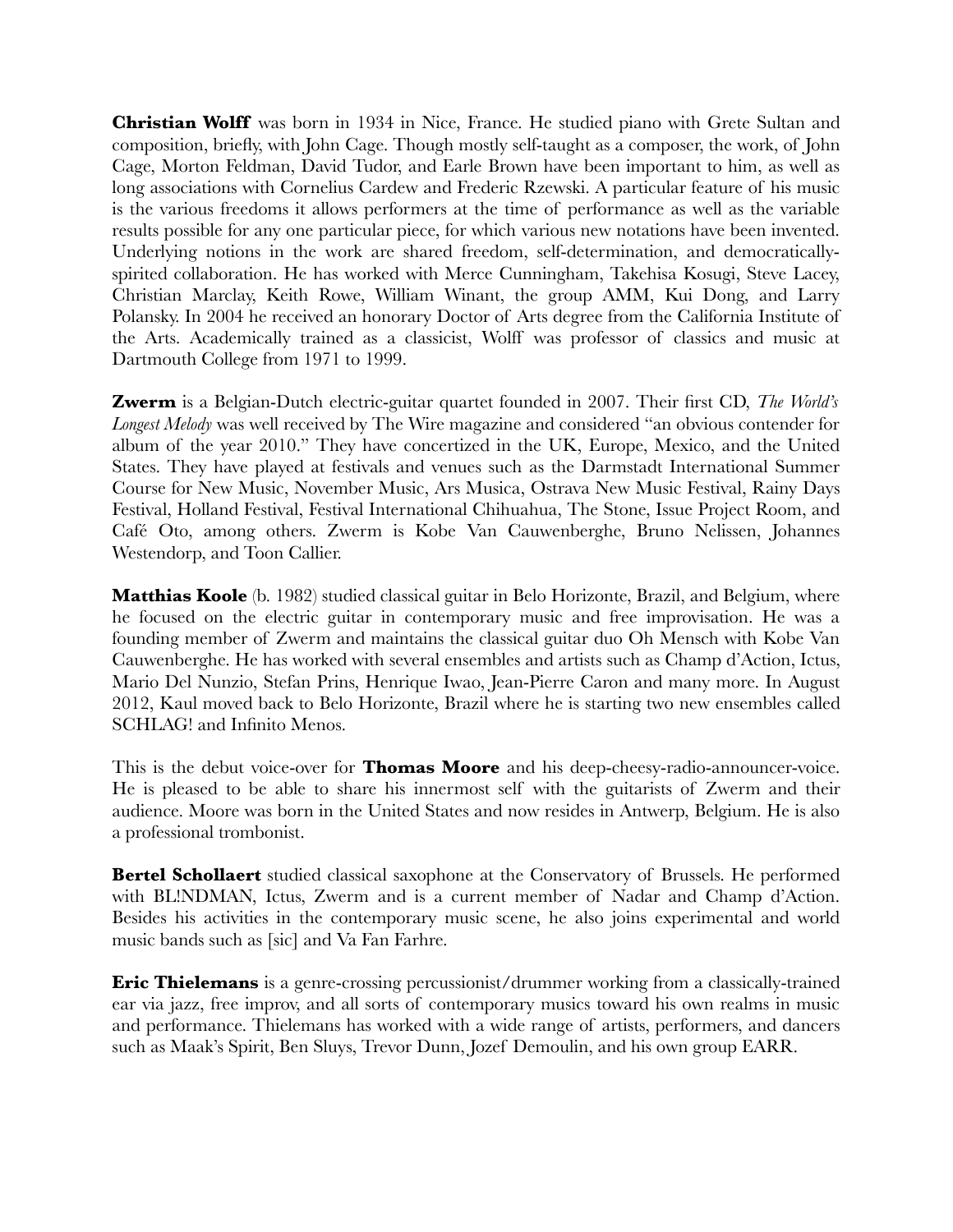#### SELECTED DISCOGRAPHY

#### **Earle Brown**

*Selected Works 1952–1965*. New World Records 80650.

### **Alvin Curran**

*Maritime Rites.* New World Records 80625. (2 CDs) *Solo Works: The '70s.* New World Records 80713. (3 CDs)

### **Nick Didkovsky**

*Ice Cream Time.* New World Records 80667.

### **Daniel Goode**

*Annbling.* New World Records 80744 (forthcoming).

#### **Larry Polansky**

*Lonesome Road.* New World Records 80566. *The Theory of Impossible Melody.* New World Records 80684. *The World's Longest Melody.* New World Records 80700.

### **Christian Wolff**

*8 Duos.* New World Records 80734. (2CDs) *10 Exercises.* New World Records 80658. *Long Piano (Peace March 11).* New World Records 80699.

Producer: Toon Callier

All tracks recorded and mixed by Mark Dedecker at Artcity deSingel, Antwerp, Belgium in April 2013, except Clinton McCallum's *round round down*, recorded and mixed by Bruno Nelissen at his home in Antwerp, Belgium, and Earle Brown's *December 1952* recorded and mixed by Matthias Koole at Georgette Zona Muda, Belo Horizonte, Brazil. Digital mastering: Paul Zinman, SoundByte Productions Inc., NYC

Cover photograph from the Center for Land Use Interpretation (CLUI). Used by permission. Design: Bob Defrin Design, Inc.

Thanks to Larry Polansky for the inspiration. Thanks to Artcity deSingel for the use of their studio. This recording was made with the support of the Flemish government.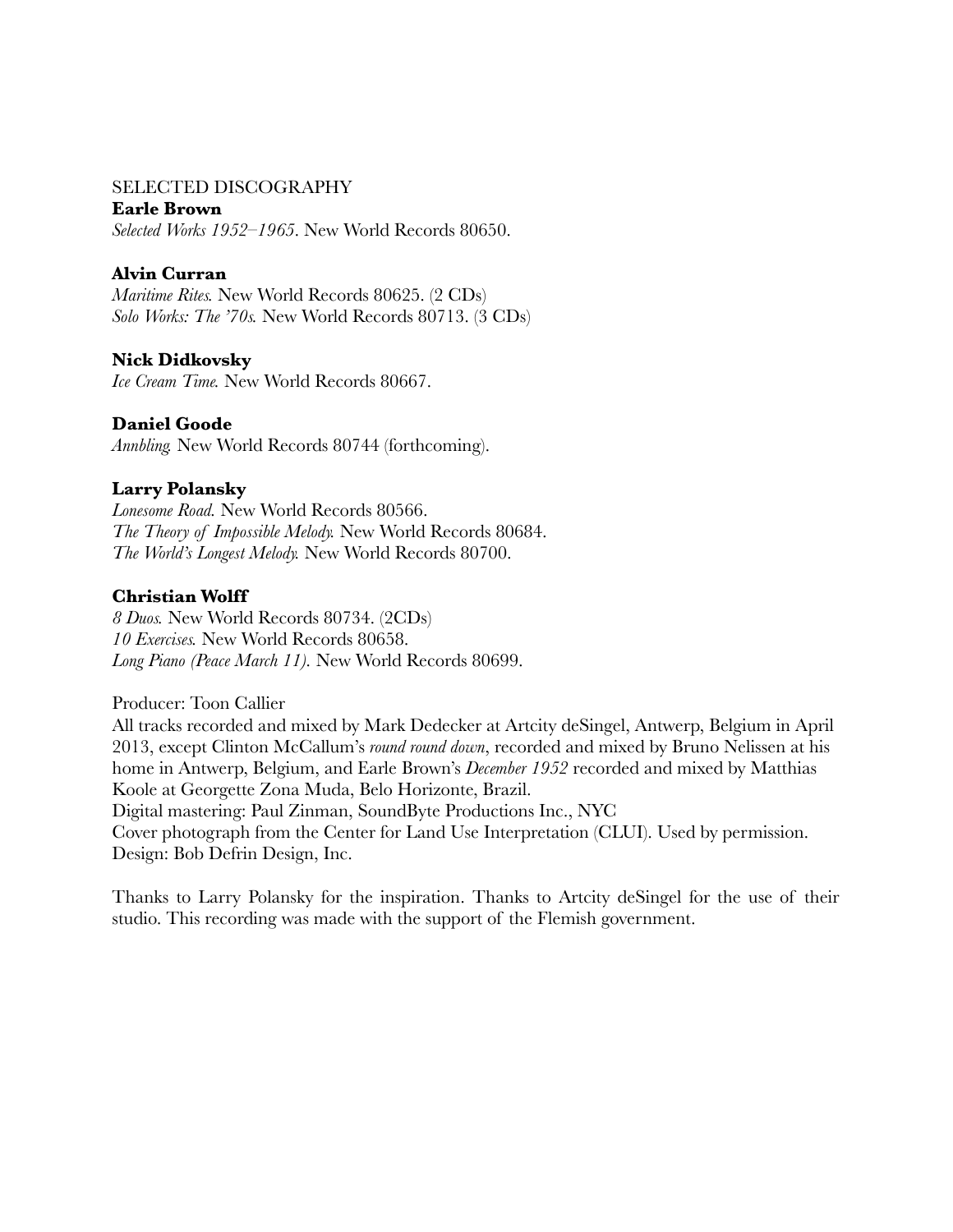### **This recording was made possible by a grant from the Francis Goelet Charitable Lead Trust.**

#### FOR NEW WORLD RECORDS:

Lisa Kahlden, President; Paul M. Tai, Vice-President, Director of Artists and Repertory; Mojisola Oké, Bookkeeper; Paul Herzman, Production Associate.

#### ANTHOLOGY OF RECORDED MUSIC, INC., BOARD OF TRUSTEES:

Herman Krawitz, Chairman; Amy Beal; Thomas Teige Carroll; Robert Clarida; Emanuel Gerard; Lisa Kahlden; Fred Lerdahl; Larry Polansky; Paul M. Tai; Blair Weille.

#### Francis Goelet (1926–1998), *In Memoriam*

For a complete catalog, including liner notes, visit our Web site: www.newworldrecords.org. New World Records, 20 Jay Street, Suite 1001, Brooklyn, NY 11201 Tel (212) 290-1680 Fax (646) 224-9638 E-mail: info@newworldrecords.org Ⓟ & © 2013 Anthology of Recorded Music, Inc. All rights reserved. Printed in U.S.A.

# **NO PART OF THIS RECORDING MAY BE COPIED OR REPRODUCED WITHOUT WRITTEN PERMISSION OF A.R.M., INC.**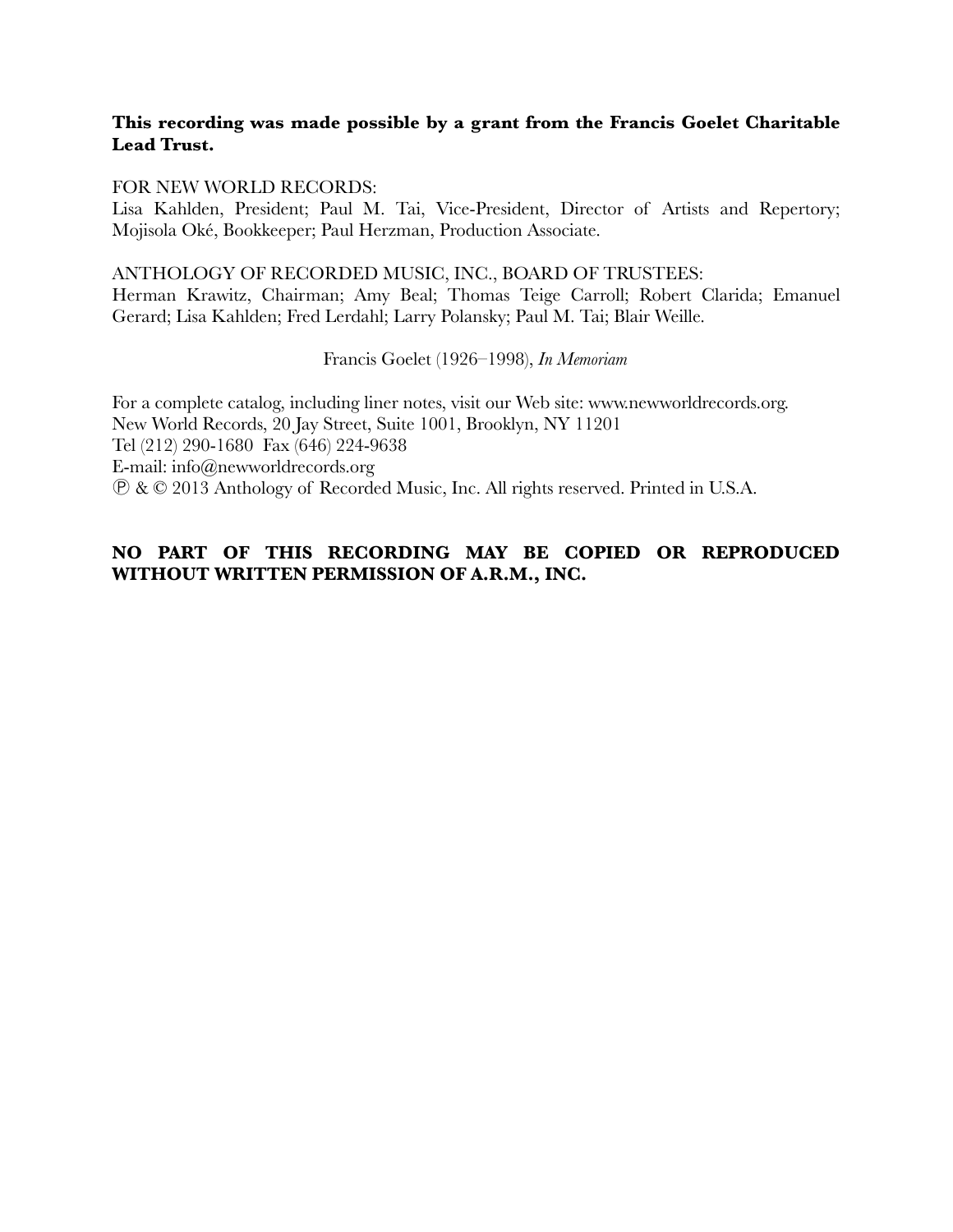#### UNDERWATER PRINCESS WALTZ A COLLECTION OF ONE-PAGE PIECES

*ZWERM*

80748-2

1. Joel Ford (b. 1977) *Gauss Cannon* (2006) 8:36 Johannes Westendorp, Bruno Nelissen, Kobe Van Cauwenberghe, guitars; Toon Callier, guitar, bass guitar; Eric Thielemans, drums

2. Alvin Curran (b. 1938) *Underwater Princess Waltz* (1972) 1:29 Johannes Westendorp, Toon Callier, guitars

3. Alvin Curran *Her Waltzing with Her* (1972) 2:39 Johannes Westendorp, Toon Callier, guitars

4. Nick Didkovsky (b. 1958) and Leo Didkovsky (b. 1996) *Mayhem (the hammer)* (2012) 1:01 Johannes Westendorp, Bruno Nelissen, Kobe Van Cauwenberghe, Toon Callier, guitars; Bertel Schollaert, saxophone

5. Christian Wolff (b. 1934) *Burdocks, Part VII* (1970–71) 7:02 Johannes Westendorp, Bruno Nelissen, guitars; Kobe Van Cauwenberghe, guitar, objects; Toon Callier, samples; Bertel Schollaert, saxophone; Eric Thielemans, percussion

6. Larry Polansky (b. 1954) *tween (k-tood #2)* (2002) 6:21 Johannes Westendorp, Bruno Nelissen, Kobe Van Cauwenberghe, Toon Callier, guitars

7. Nick and Leo Didkovsky *Mayhem (the arrow)* (2012) 1:01 Johannes Westendorp, Bruno Nelissen, guitars; Kobe Van Cauwenberghe, guitar, voice; Toon Callier, banjo

8. Clinton McCallum (b. 1980) *round round down* (2012) 3:08 Bruno Nelissen, guitar

9. Daniel Goode (b. 1936) *The Red and White Cows* (1979) 6:41 Johannes Westendorp, samples; Bruno Nelissen, steel string; Kobe Van Cauwenberghe, guitar; Thomas Moore, voice-over; Toon Callier, vocal